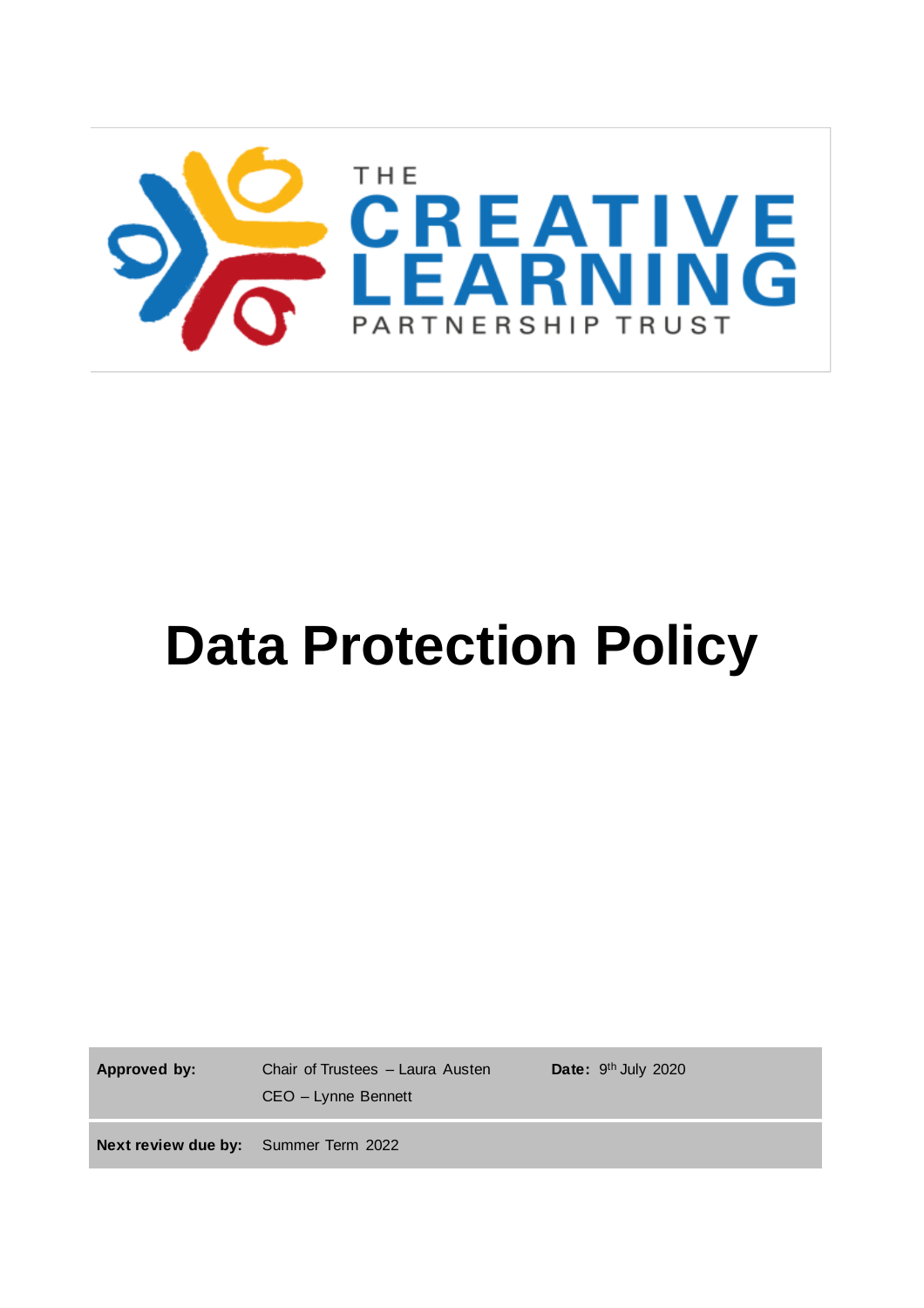# **Contents**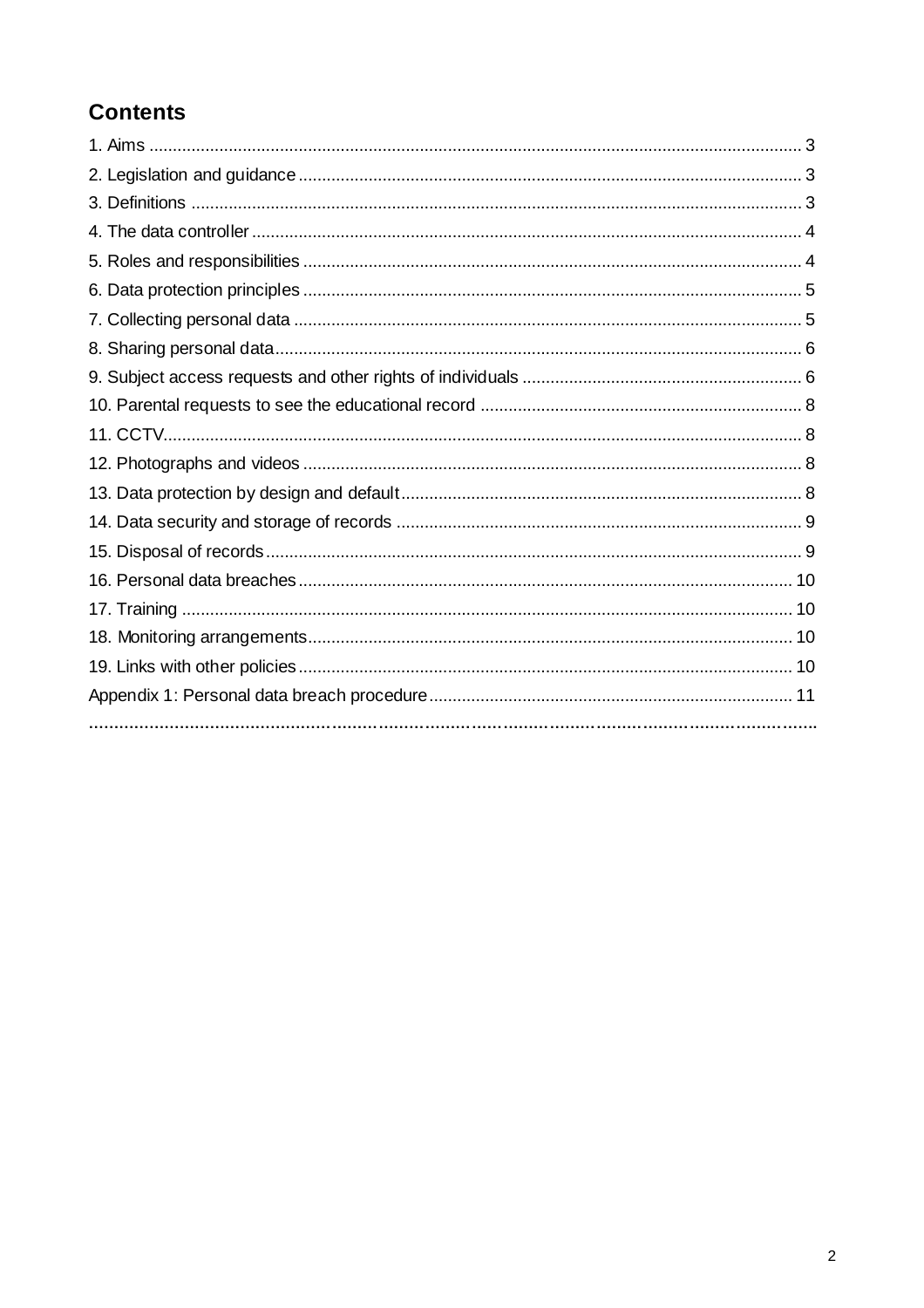# **1. Aims**

Our Trust aims to ensure that all personal data collected about staff, pupils, parents, governors, visitors and other individuals is collected, stored and processed in accordance with the General Data Protection [Regulation \(GDPR\)](http://data.consilium.europa.eu/doc/document/ST-5419-2016-INIT/en/pdf) and the expected provisions of the Data Protection Act 2018 (DPA 2018) as set out in the [Data Protection Bill.](https://publications.parliament.uk/pa/bills/cbill/2017-2019/0153/18153.pdf)

This policy applies to all personal data, regardless of whether it is in paper or electronic format.

# **2. Legislation and guidance**

This policy meets the requirements of the GDPR and the expected provisions of the DPA 2018. It is based on guidance published by the Information Commissioner's Office (ICO) on the [GDPR](https://ico.org.uk/for-organisations/guide-to-the-general-data-protection-regulation-gdpr/) and the ICO's code of [practice for subject access requests.](https://ico.org.uk/media/for-organisations/documents/2014223/subject-access-code-of-practice.pdf)

It also reflects the ICO's [code of practice](https://ico.org.uk/media/for-organisations/documents/1542/cctv-code-of-practice.pdf) for the use of surveillance cameras and personal information.

In addition, this policy complies with our funding agreement and articles of association.

| Term                                | <b>Definition</b>                                                                                                                                                                                                                                                                                                                                                                                                   |
|-------------------------------------|---------------------------------------------------------------------------------------------------------------------------------------------------------------------------------------------------------------------------------------------------------------------------------------------------------------------------------------------------------------------------------------------------------------------|
| Personal data                       | Any information relating to an identified, or<br>identifiable, individual.<br>This may include the individual's:<br>Name (including initials)<br>$\bullet$<br>Identification number<br>Location data<br>$\bullet$<br>Online identifier, such as a username<br>It may also include factors specific to the<br>individual's<br>physical, physiological,<br>genetic,<br>mental, economic, cultural or social identity. |
| Special categories of personal data | Personal data which is more sensitive and so<br>needs more protection, including information<br>about an individual's:<br>Racial or ethnic origin<br>$\bullet$<br>Political opinions<br>$\bullet$<br>Religious or philosophical beliefs<br>$\bullet$<br>Trade union membership<br>$\bullet$<br>Genetics<br>Health - physical or mental<br>Sex life or sexual orientation                                            |
| Processing                          | Anything done to personal<br>data, such<br>as<br>collecting,<br>recording, organising,<br>structuring,<br>adapting, altering, retrieving,<br>storing,<br>using,<br>disseminating, erasing or destroying.                                                                                                                                                                                                            |

## **3. Definitions**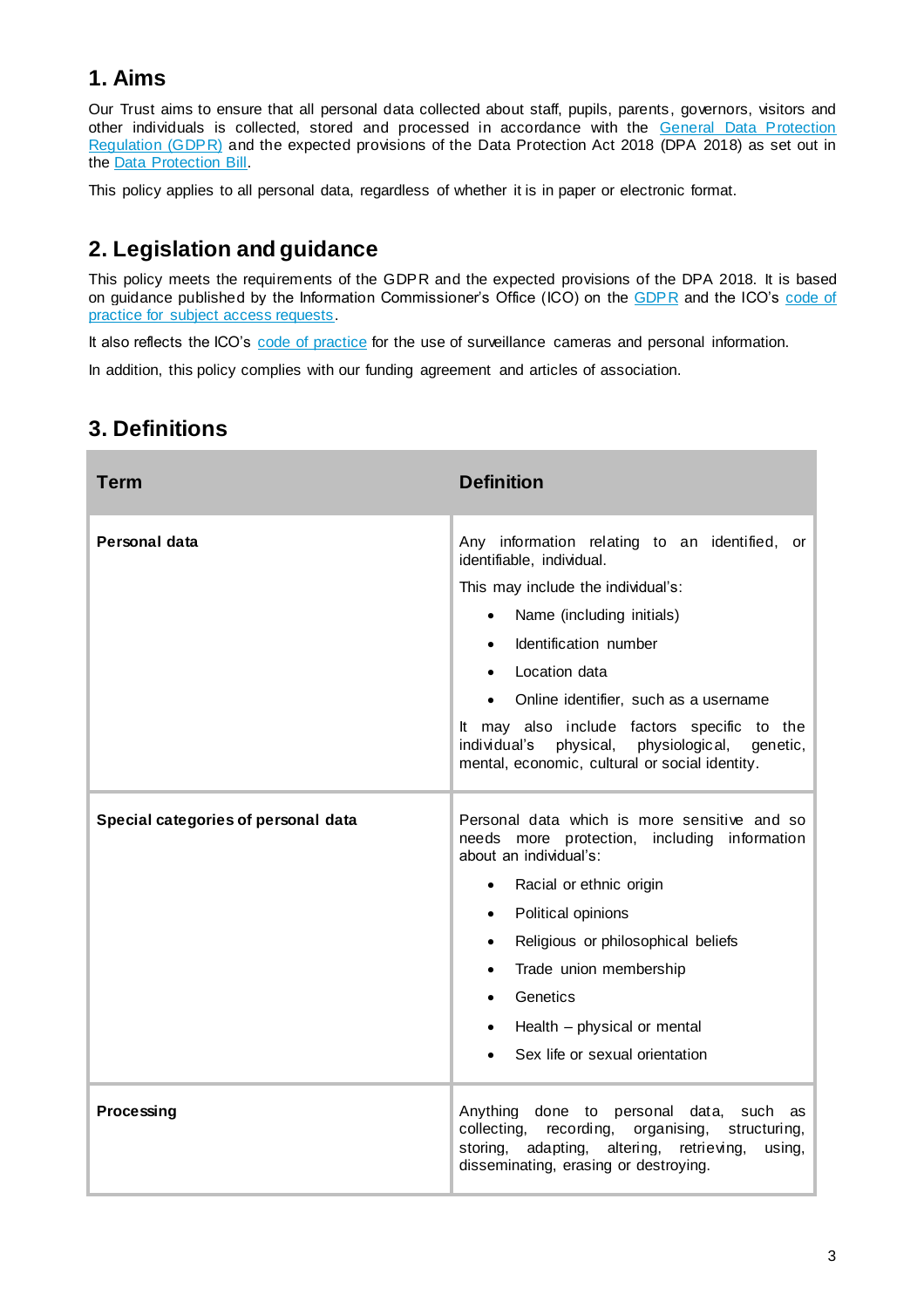|                      | Processing can be automated or manual.                                                                                                                  |
|----------------------|---------------------------------------------------------------------------------------------------------------------------------------------------------|
| Data subject         | The identified or identifiable individual whose<br>personal data is held or processed.                                                                  |
| Data controller      | A person or organisation that determines the<br>purposes and the means of processing of<br>personal data.                                               |
| Data processor       | A person or other body, other than an employee<br>of the data controller, who processes personal<br>data on behalf of the data controller.              |
| Personal data breach | A breach of security leading to the accidental or<br>unlawful destruction, loss, alteration, unauthorised<br>disclosure of, or access to personal data. |

## **4. The data controller**

Our Trust processes personal data relating to parents, pupils, staff, Members, Trustees, Governors, visitors and others, and therefore is a data controller.

The Trust is registered as a data controller with the ICO and will renew this registration annually or as otherwise legally required.

## **5. Roles and responsibilities**

This policy applies to **all staff** employed by our Trust, and to external organisations or individuals working on our behalf. Staff who do not comply with this policy may face disciplinary action.

#### **5.1 Board of Trustees**

The Board of Trustees has overall responsibility for ensuring that the schools within our Trust comply with all relevant data protection obligations.

#### **5.2 Data protection officer**

The data protection officer (DPO) is responsible for overseeing the implementation of this policy, monitoring our compliance with data protection law, and developing related policies and guidelines where applicable.

They will report to the Board of Trustees their advice and recommendations on Trust / school data protection issues.

The DPO is also the first point of contact for individuals whose data the Trust processes, and for the ICO.

Full details of the DPO's responsibilities are set out in their job description.

Our DPO is Tracy Thorley and she is contactable via emailing the Chief Operating Officer, [headteacher@parkside.staffs.sch.uk](mailto:headteacher@parkside.staffs.sch.uk)

#### **5.3 Headteachers**

The headteachers within the Trust act as the representatives of the data controller on a day-to-day basis.

#### **5.4 All staff**

Staff are responsible for:

- Collecting, storing and processing any personal data in accordance with this policy
- Informing the Trust of any changes to their personal data, such as a change of address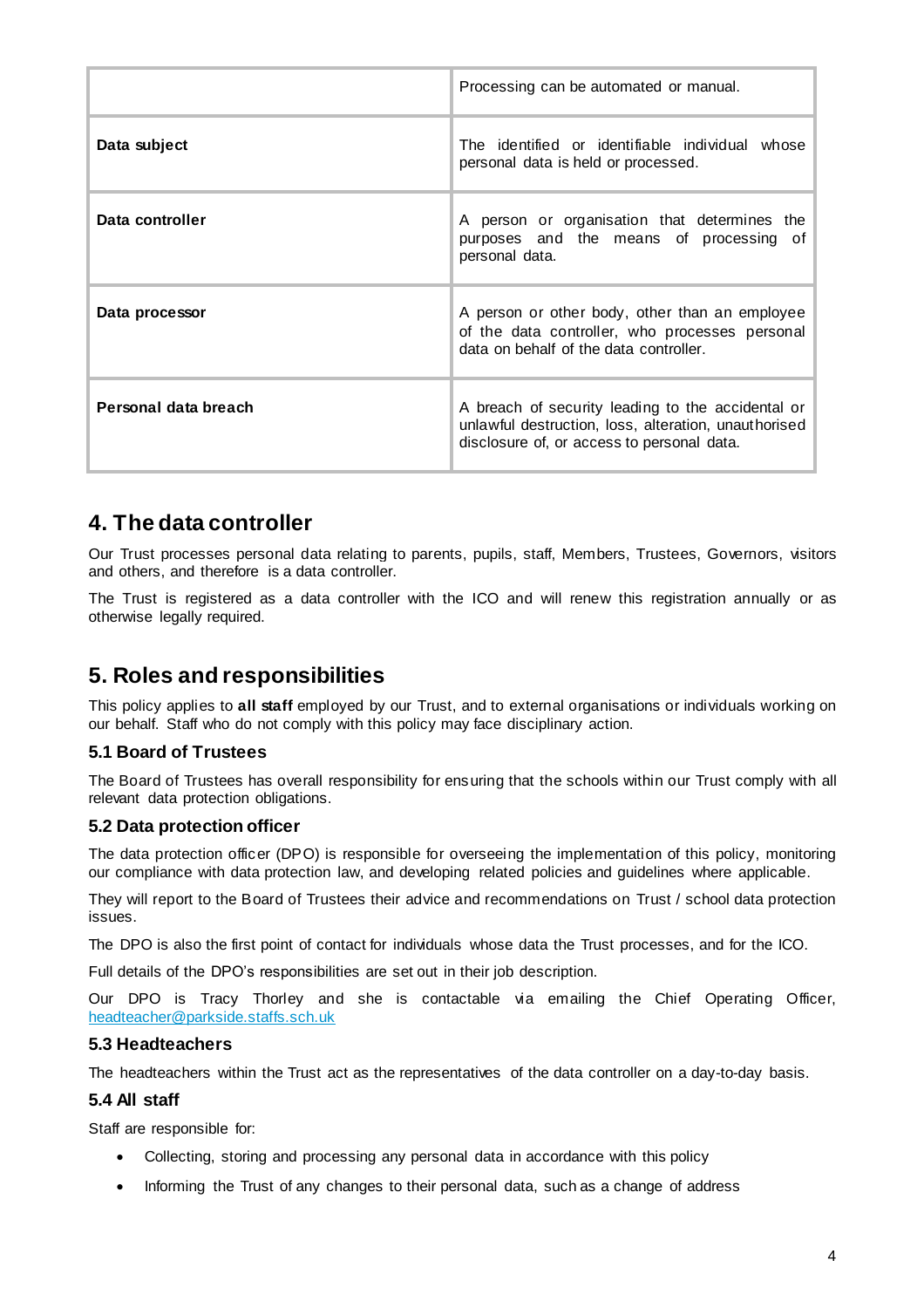- Contacting the DPO in the following circumstances:
	- $\circ$  With any questions about the operation of this policy, data protection law, retaining personal data or keeping personal data secure
	- o If they have any concerns that this policy is not being followed
	- $\circ$  If they are unsure whether or not they have a lawful basis to use personal data in a particular way
	- $\circ$  If they need to rely on or capture consent, draft a privacy notice, deal with data protection rights invoked by an individual, or transfer personal data outside the European Economic Area
	- o If there has been a data breach
	- $\circ$  Whenever they are engaging in a new activity that may affect the privacy rights of individuals
	- o If they need help with any contracts or sharing personal data with third parties

## **6. Data protection principles**

The GDPR is based on data protection principles that our Trust must comply with.

The principles say that personal data must be:

- Processed lawfully, fairly and in a transparent manner
- Collected for specified, explicit and legitimate purposes
- Adequate, relevant and limited to what is necessary to fulfil the purposes for which it is processed
- Accurate and, where necessary, kept up to date
- Kept for no longer than is necessary for the purposes for which it is processed
- Processed in a way that ensures it is appropriately secure

This policy sets out how the Trust aims to comply with these principles.

## **7. Collecting personal data**

#### **7.1 Lawfulness, fairness and transparency**

We will only process personal data where we have one of 6 'lawful bases' (legal reasons) to do so under data protection law:

- The data needs to be processed so that the Trust can **fulfil a contract** with the individual, or the individual has asked the Trust to take specific steps before entering into a contract
- The data needs to be processed so that the Trust can **comply with a legal obligation**
- The data needs to be processed to ensure the **vital interests** of the individual e.g. to protect someone's life
- The data needs to be processed so that the schools, within the Trust, as a public authority, can perform a task **in the public interest,** and carry out its official functions
- The data needs to be processed for the **legitimate interests** of the Trust or a third party (provided the individual's rights and freedoms are not overridden)
- The individual (or their parent/carer when appropriate in the case of a pupil) has freely given clear **consent**

For special categories of personal data, we will also meet one of the special category conditions for processing which are set out in the GDPR and Data Protection Act 2018.

If we offer online services to pupils, such as classroom apps, and we intend to rely on consent as a basis for processing, we will get parental consent (except for online counselling and preventive services).

Whenever we first collect personal data directly from individuals, we will provide them with the relevant information required by data protection law.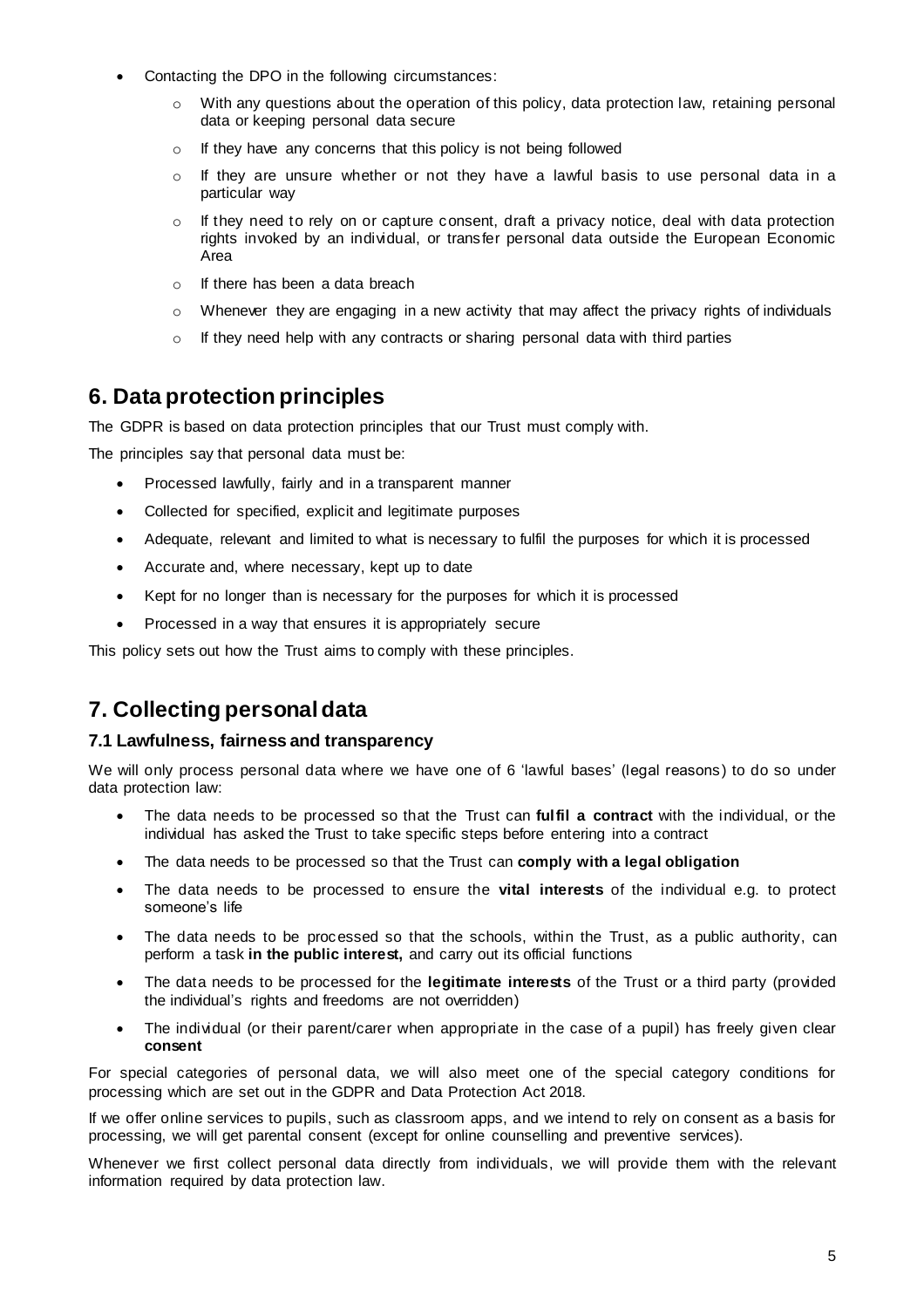#### **7.2 Limitation, minimisation and accuracy**

We will only collect personal data for speci fied, explicit and legitimate reasons. We will explain these reasons to the individuals when we first collect their data.

If we want to use personal data for reasons other than those given when we first obtained it, we will inform the individuals concerned before we do so, and seek consent where necessary.

Staff must only process personal data where it is necessary in order to do their jobs.

When staff no longer need the personal data they hold, they must ensure it is deleted or anonymised. This will be done in accordance with the [Information and Records Management Society's toolkit for schools.](http://irms.org.uk/?page=schoolstoolkit&terms=%22toolkit+and+schools%22)

## **8. Sharing personal data**

We will not normally share personal data with anyone else, but may do so where:

- There is an issue with a pupil or parent/carer that puts the safety of our staff at risk
- We need to liaise with other agencies we will seek consent as necessary before doing this
- Our suppliers or contractors need data to enable us to provide services to our staff and pupils for example, IT companies. When doing this, we will:
	- $\circ$  Only appoint suppliers or contractors which can provide sufficient quarantees that they comply with data protection law
	- o Establish a data sharing agreement with the supplier or contractor, either in the contract or as a standalone agreement, to ensure the fair and lawful processing of any personal data we share
	- $\circ$  Only share data that the supplier or contractor needs to carry out their service, and information necessary to keep them safe while working with us

We will also share personal data with law enforcement and government bodies where we are legally required to do so, including for:

- The prevention or detection of crime and/or fraud
- The apprehension or prosecution of offenders
- The assessment or collection of tax owed to HMRC
- In connection with legal proceedings
- Where the disclosure is required to satisfy our safeguarding obligations
- Research and statistical purposes, as long as personal data is sufficiently anonymised or consent has been provided

We may also share personal data with emergency services and local authorities to help them to respond to an emergency situation that affects any of our pupils or staff.

Where we transfer personal data to a country or territory outside the European Economic Area, we will do so in accordance with data protection law.

### **9. Subject access requests and other rights of individuals**

#### **9.1 Subject access requests**

Individuals have a right to make a 'subject access request' to gain access to personal information that the Trust holds about them. This includes:

- Confirmation that their personal data is being processed
- Access to a copy of the data
- The purposes of the data processing
- The categories of personal data concerned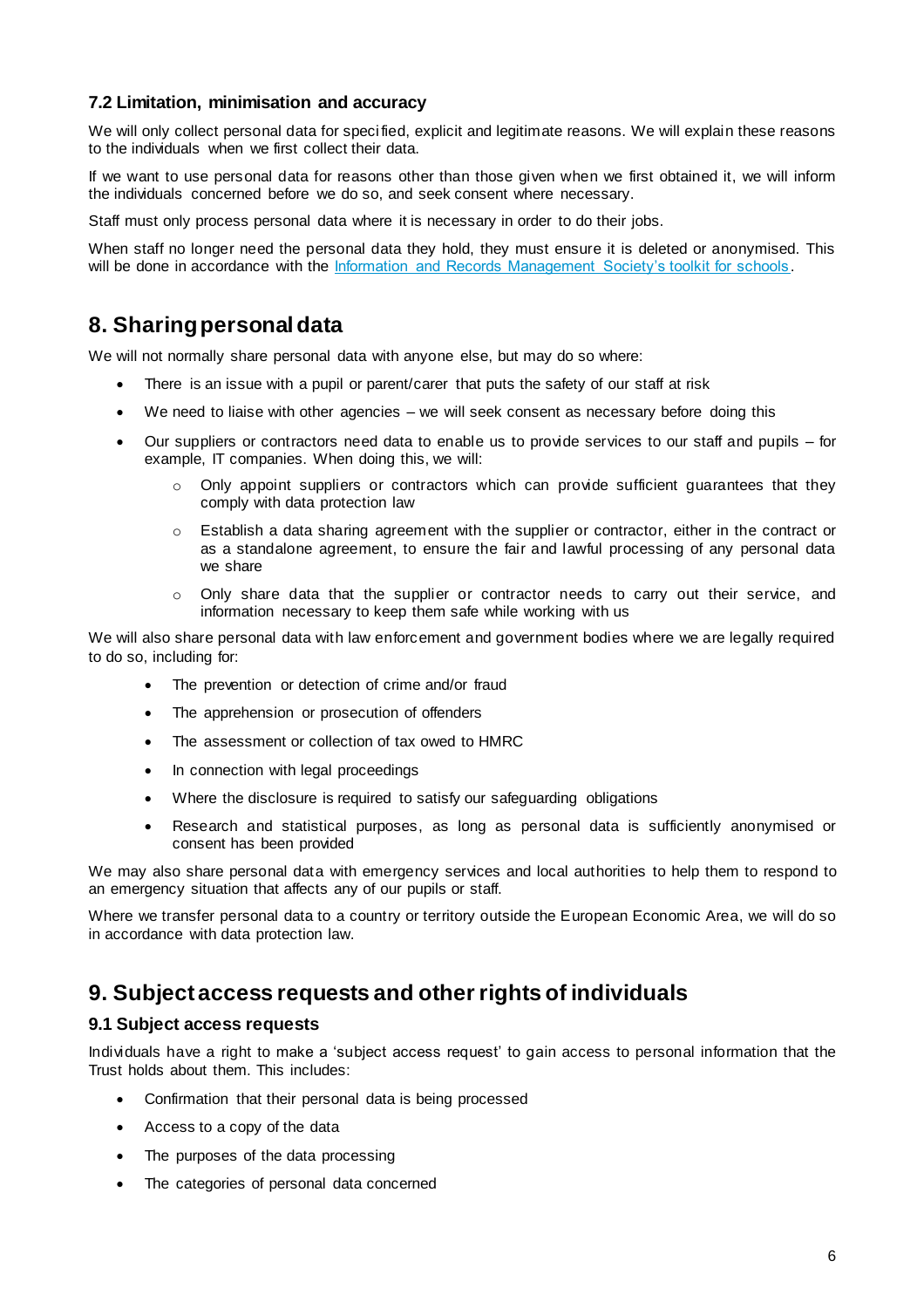- Who the data has been, or will be, shared with
- How long the data will be stored for, or if this isn't possible, the criteria used to determine this period
- The source of the data, if not the individual
- Whether any automated decision-making is being applied to their data, and what the significance and consequences of this might be for the individual

Subject access requests must be submitted in writing, either by letter, email or fax to the DPO. They should include:

- Name of individual
- Correspondence address
- Contact number and email address
- Details of the information requested

If staff receive a subject access request they must immediately forward it to the DPO.

#### **9.2 Children and subject access requests**

Personal data about a child belongs to that child, and not the child's parents or carers. For a parent or carer to make a subject access request with respect to their child, the child must either be unable to understand their rights and the implications of a subject access request, or have given their consent.

Children below the age of 12 are generally not regarded to be mature enough to understand their rights and the implications of a subject access request. Therefore, most subject access requests from parents or carers of pupils within our Trust may be granted without the express permission of the pupil. This is not a rule and a pupil's ability to understand their rights will always be judged on a case-by-case basis.

#### **9.3 Responding to subject access requests**

When responding to requests, we:

- May ask the individual to provide 2 forms of identification
- May contact the individual via phone to confirm the request was made
- Will respond without delay and within 1 month of receipt of the request
- Will provide the information free of charge
- May tell the individual we will comply within 3 months of receipt of the request, where a request is complex or numerous. We will inform the individual of this within 1 month, and explain why the extension is necessary

We will not disclose information if it:

- Might cause serious harm to the physical or mental health of the pupil or another individual
- Would reveal that the child is at risk of abuse, where the disclosure of that information would not be in the child's best interests
- Is contained in adoption or parental order records
- Is given to a court in proceedings concerning the child

If the request is unfounded or excessive, we may refuse to act on it, or charge a reasonable fee which takes into account administrative costs.

A request will be deemed to be unfounded or excessive if it is repetitive, or asks for further copies of the same information.

When we refuse a request, we will tell the individual why, and tell them they have the right to complain to the ICO.

#### **9.4 Other data protection rights of the individual**

In addition to the right to make a subject access request (see above), and to receive information when we are collecting their data about how we use and process it (see section 7), individuals also have the right to:

- Withdraw their consent to processing at any time
- Ask us to rectify, erase or restrict processing of their personal data, or object to the processing of it (in certain circumstances)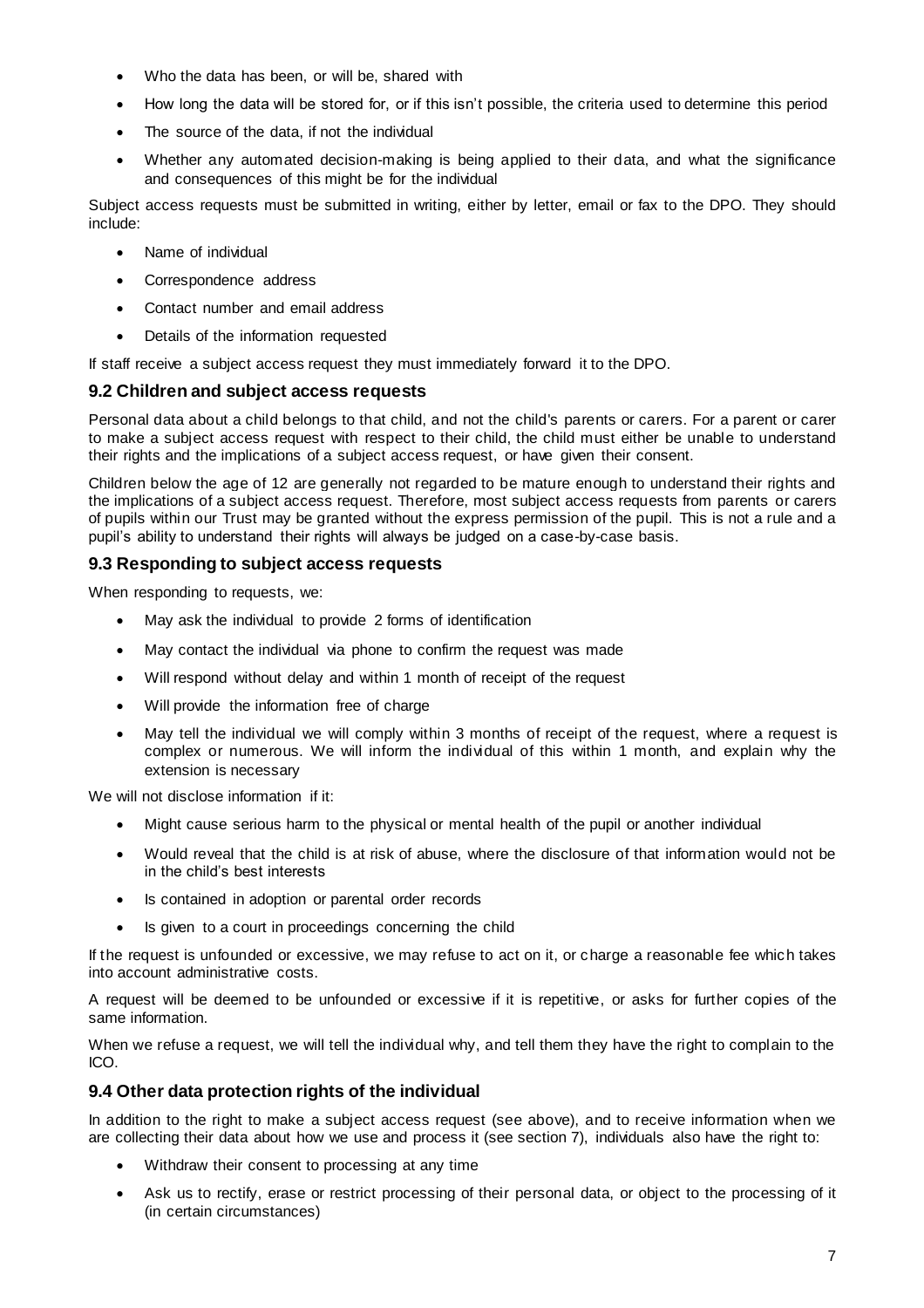- Prevent use of their personal data for direct marketing
- Challenge processing which has been justified on the basis of public interest
- Request a copy of agreements under which their personal data is transferred outside of the European Economic Area
- Object to decisions based solely on automated decision making or profiling (decisions taken with no human involvement, that might negatively affect them)
- Prevent processing that is likely to cause damage or distress
- Be notified of a data breach in certain circumstances
- Make a complaint to the ICO
- Ask for their personal data to be transferred to a third party in a structured, commonly used and machine-readable format (in certain circumstances)

Individuals should submit any request to exercise these rights to the DPO. If staff receive such a request, they must immediately forward it to the DPO.

## **10. Parental requests to see the educational record**

Parents can request access to their child's educational record. The request must be made in writing to the appropriate Headteacher and there will be an administration charge of £10 for providing this information.

## **11. CCTV**

We use CCTV in various locations around some of the school sites within the Trust, to ensure it remains safe we will adhere to the ICO's [code of practice](https://ico.org.uk/media/for-organisations/documents/1542/cctv-code-of-practice.pdf) for the use of CCTV.

We do not need to ask individuals' permission to use CCTV, but we make it clear where individuals are being recorded. Security cameras are clearly visible and accompanied by prominent signs explaining that CCTV is in use.

Any enquiries about the CCTV system should be directed to the Headteacher of the school.

## **12. Photographs and videos**

As part of our Trust activities, we may take photographs and record images of individuals within our Trust.

We will obtain written consent from parents/carers for photographs and videos to be taken of their child for communication, marketing and promotional materials. We will clearly explain how the photograph and/or video will be used to both the parent/carer and pupil.

Uses may include:

- Within school on notice boards and in school magazines, brochures, newsletters, etc.
- Outside of school by external agencies such as the school photographer, newspapers, campaigns
- Online on our Trust / school website or social media pages

Consent can be refused or withdrawn at any time. If consent is withdrawn, we will delete the photograph or video and not distribute it further.

When using photographs and videos in this way we will not accompany them with any other personal information about the child, to ensure they cannot be identified.

## **13. Data protection by design and default**

We will put measures in place to show that we have integrated data protection into all of our data processing activities, including:

 Appointing a suitably qualified DPO, and ensuring they have the necessary resources to fulfil their duties and maintain their expert knowledge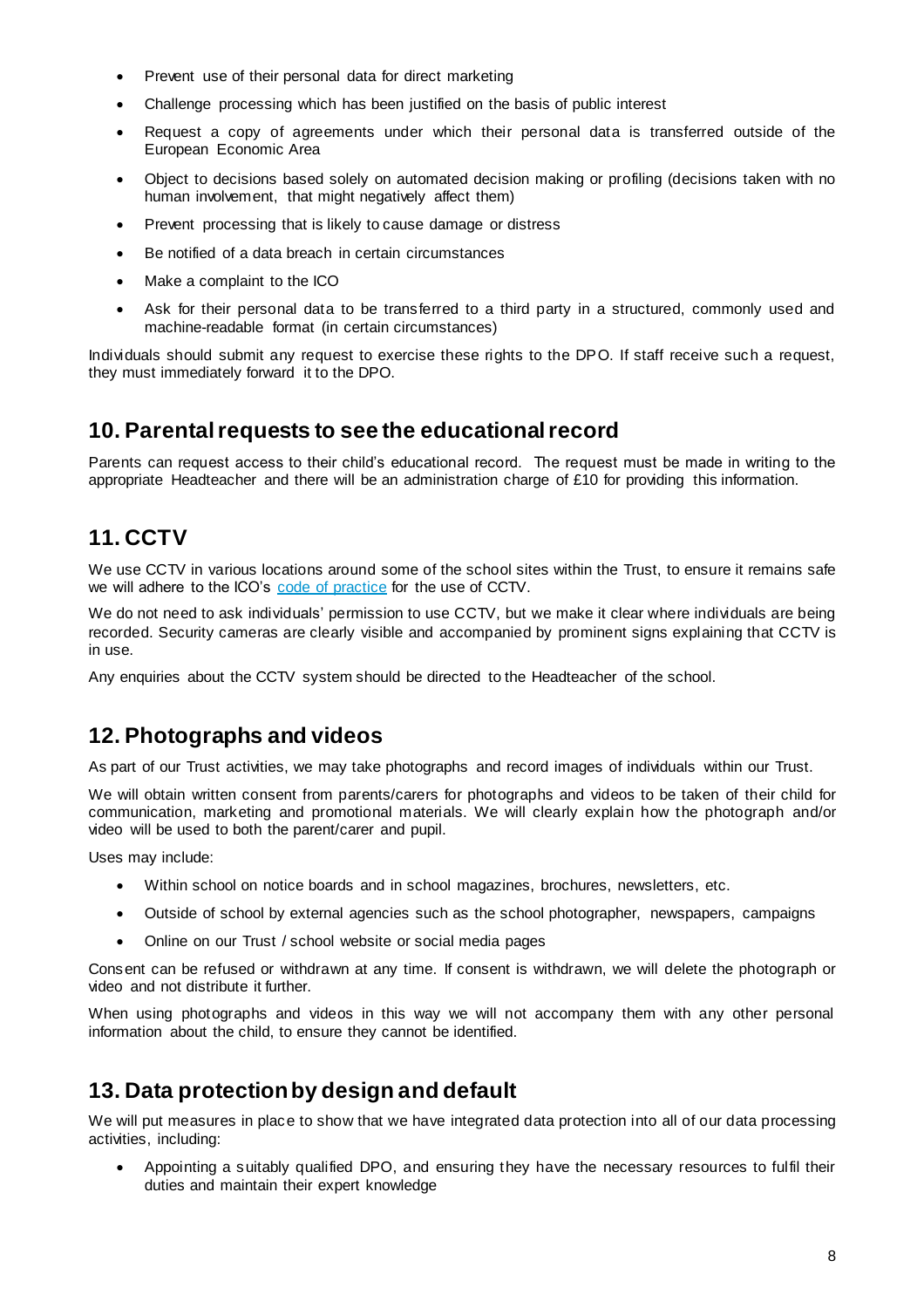- Only processing personal data that is necessary for each specific purpose of processing, and always in line with the data protection principles set out in relevant data protection law (see section 6)
- Completing privacy impact assessments where the Trust's processing of personal data presents a high risk to rights and freedoms of individuals, and when introducing new technologies (the DPO will advise on this process)
- Integrating data protection into internal documents including this policy, any related policies and privacy notices
- Regularly training members of staff on data protection law, this policy, any related policies and any other data protection matters; we will also keep a record of attendance
- Regularly conducting reviews and audits to test our privacy measures and make sure we are compliant
- Maintaining records of our processing activities, including:
	- $\circ$  For the benefit of data subjects, making available the name and contact details of our Trust schools and DPO and all information we are required to share about how we use and process their personal data (via our privacy notices)
	- $\circ$  For all personal data that we hold, maintaining an internal record of the type of data, data subject, how and why we are using the data, any third-party recipients, how and why we are storing the data, retention periods and how we are keeping the data secure

## **14. Data security and storage of records**

We will protect personal data and keep it safe from unauthorised or unlawful access, alteration, processing or disclosure, and against accidental or unlawful loss, destruction or damage.

In particular:

- Paper-based records and portable electronic devices, such as laptops and hard drives that contain personal data are stored securely when not in use
- Papers containing confidential personal data must not be left on office and classroom desks, on staffroom tables, pinned to notice/display boards, or left anywhere else where there is general access
- Where personal information needs to be taken off site, staff must sign it in and out from the appropriate school office
- Passwords that are at least 8 characters long containing letters and numbers are used to access Trust computers, laptops and other electronic devices. Staff and pupils are reminded to change their passwords at regular intervals
- Encryption software is used to protect all portable devices and removable media, such as laptops and USB devices
- Staff, pupils, Members, Trustees or Governors who store personal information on their personal devices are expected to follow the same security procedures as for Trust-owned equipment
- Where we need to share personal data with a third party, we carry out due diligence and take reasonable steps to ensure it is stored securely and adequately protected (see section 8)

## **15. Disposal of records**

Personal data that is no longer needed will be disposed of securely. Personal data that has become inaccurate or out of date will also be disposed of securely, where we cannot or do not need to rectify or update it.

For example, we will shred or incinerate paper-based records, and overwrite or delete electronic files. We may also use a third party to safely dispose of records on the school's behalf. If we do so, we will require the third party to provide sufficient guarantees that it complies with data protection law.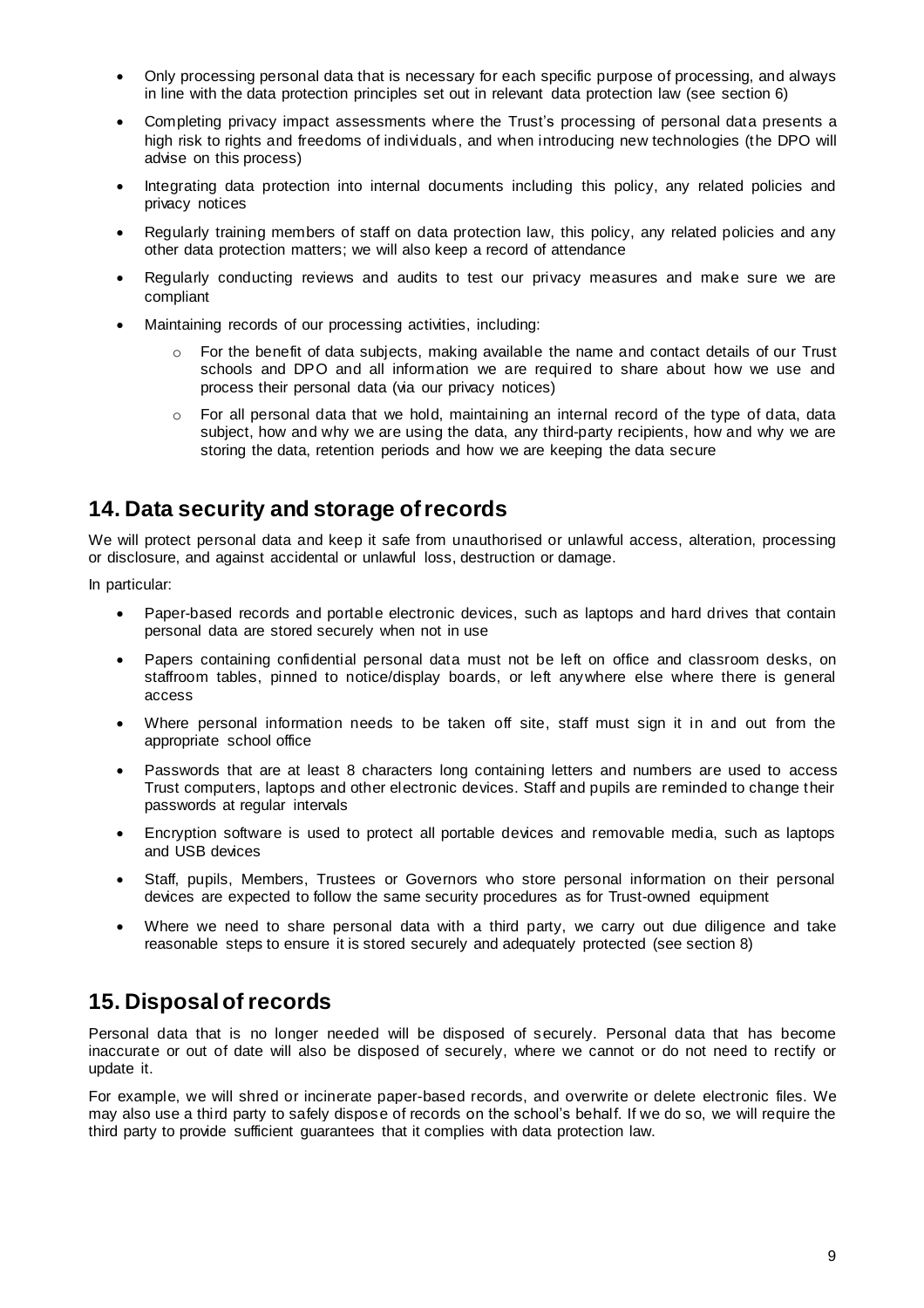# **16. Personal data breaches**

The Trust will make all reasonable endeavours to ensure that there are no personal data breaches.

In the unlikely event of a suspected data breach, we will follow the procedure set out in appendix 1.

When appropriate, we will report the data breach to the ICO within 72 hours. Such breaches in a school context may include, but are not limited to:

- A non-anonymised dataset being published on a school website which shows the exam results of pupils eligible for the pupil premium
- Safeguarding information being made available to an unauthorised person
- The theft of a Trust laptop containing non-encrypted personal data about pupils

## **17. Training**

All staff, Trustees and Governors are provided with data protection training as part of their induction process.

Data protection will also form part of continuing professional development, where changes to legislation, guidance or the Trust's processes make it necessary.

## **18. Monitoring arrangements**

The DPO is responsible for monitoring and reviewing this policy.

This policy will be reviewed and updated if necessary when the Data Protection Bill receives royal assent and becomes law (as the Data Protection Act 2018) – if any changes are made to the bill that affect our Trust's practice. Otherwise, or from then on, this policy will be reviewed **every 2 years** and shared with the Board of Trustees.

## **19. Links with other policies**

This data protection policy is linked to our:

- Privacy Notice
- Safeguarding and Child Protection Policy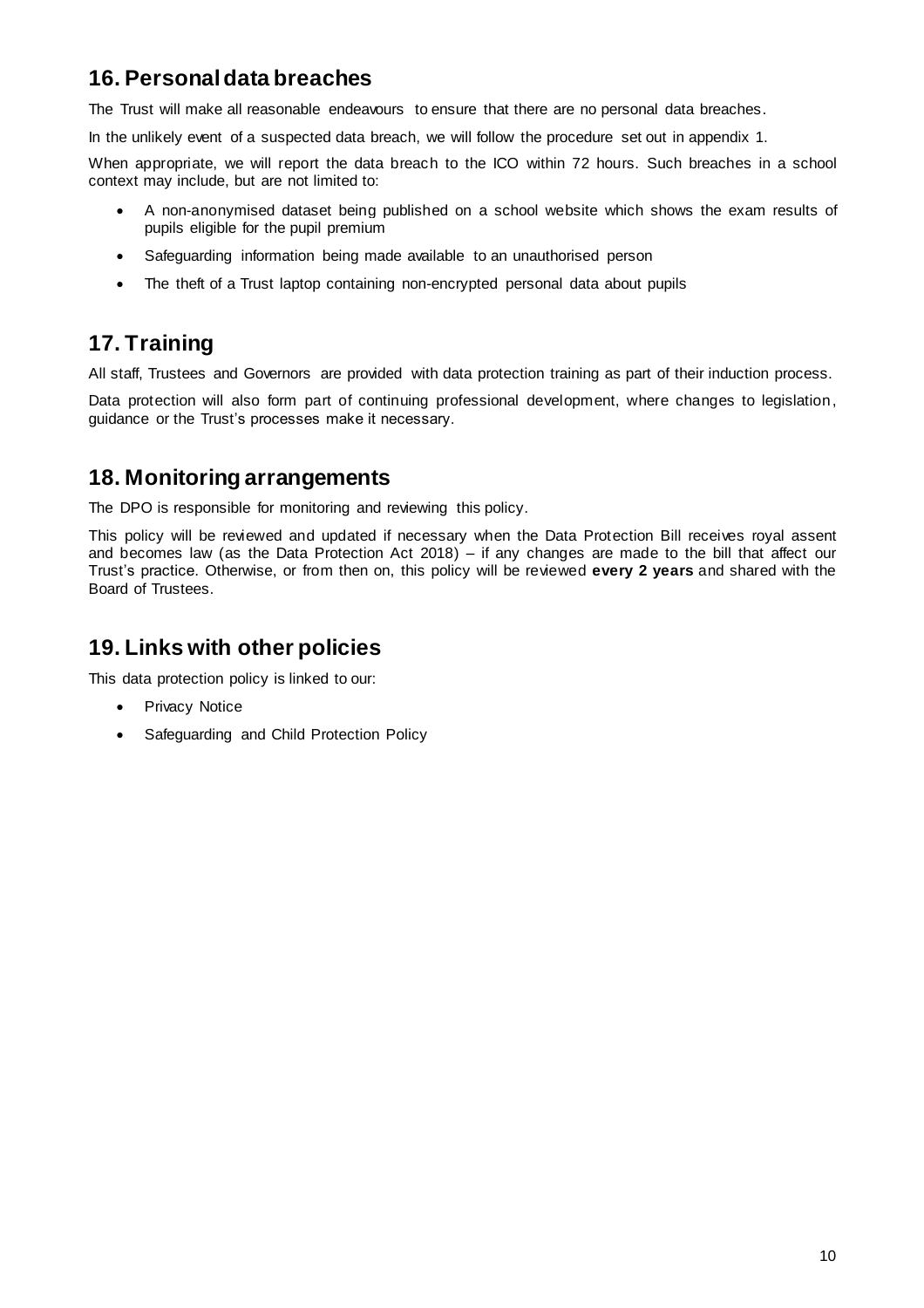## **Appendix 1: Personal data breach procedure**

This procedure is based on [guidance on personal data breaches](https://ico.org.uk/for-organisations/guide-to-the-general-data-protection-regulation-gdpr/personal-data-breaches/) produced by the ICO.

- On finding or causing a breach, or potential breach, the staff member or data processor must immediately notify the Headteacher and Chief Finance Officer (CFO). The CFO will report the breach to the CEO / DPO.
- The DPO will investigate the report, and determine whether a breach has occurred. To decide, the DPO will consider whether personal data has been accidentally or unlawfully:
	- o Lost
	- o Stolen
	- o Destroyed
	- o Altered
	- o Disclosed or made available where it should not have been
	- o Made available to unauthorised people
- The DPO will alert the headteacher and the Chair of Trustees
- The DPO will make all reasonable efforts to contain and minimise the impact of the breach, assisted by relevant staff members or data processors where necessary. (Actions relevant to specific data types are set out at the end of this procedure)
- The DPO will assess the potential consequences, based on how serious they are, and how likely they are to happen
- The DPO will work out whether the breach must be reported to the ICO. This must be judged on a case-by-case basis. To decide, the DPO will consider whether the breach is likely to negatively affect people's rights and freedoms, and cause them any physical, material or non-material damage (e.g. emotional distress), including through:
	- o Loss of control over their data
	- o Discrimination
	- o Identify theft or fraud
	- o Financial loss
	- o Unauthorised reversal of pseudonymisation (for example, key-coding)
	- o Damage to reputation
	- o Loss of confidentiality
	- o Any other significant economic or social disadvantage to the individual(s) concerned

If it's likely that there will be a risk to people's rights and freedoms, the DPO must notify the ICO.

- The DPO will document the decision (either way), in case it is challenged at a later date by the ICO or an individual affected by the breach. Documented decisions are stored on the CFO's Trust computer system.
- Where the ICO must be notified, the DPO will do this via the 'report a breach' page of the ICO [website](https://ico.org.uk/for-organisations/report-a-breach/) within 72 hours. As required, the DPO will set out:
	- $\circ$  A description of the nature of the personal data breach including, where possible:
		- **The categories and approximate number of individuals concerned**
		- The categories and approximate number of personal data records concerned
	- o The name and contact details of the DPO
	- o A description of the likely consequences of the personal data breach
	- $\circ$  A description of the measures that have been, or will be taken, to deal with the breach and mitigate any possible adverse effects on the individual(s) concerned